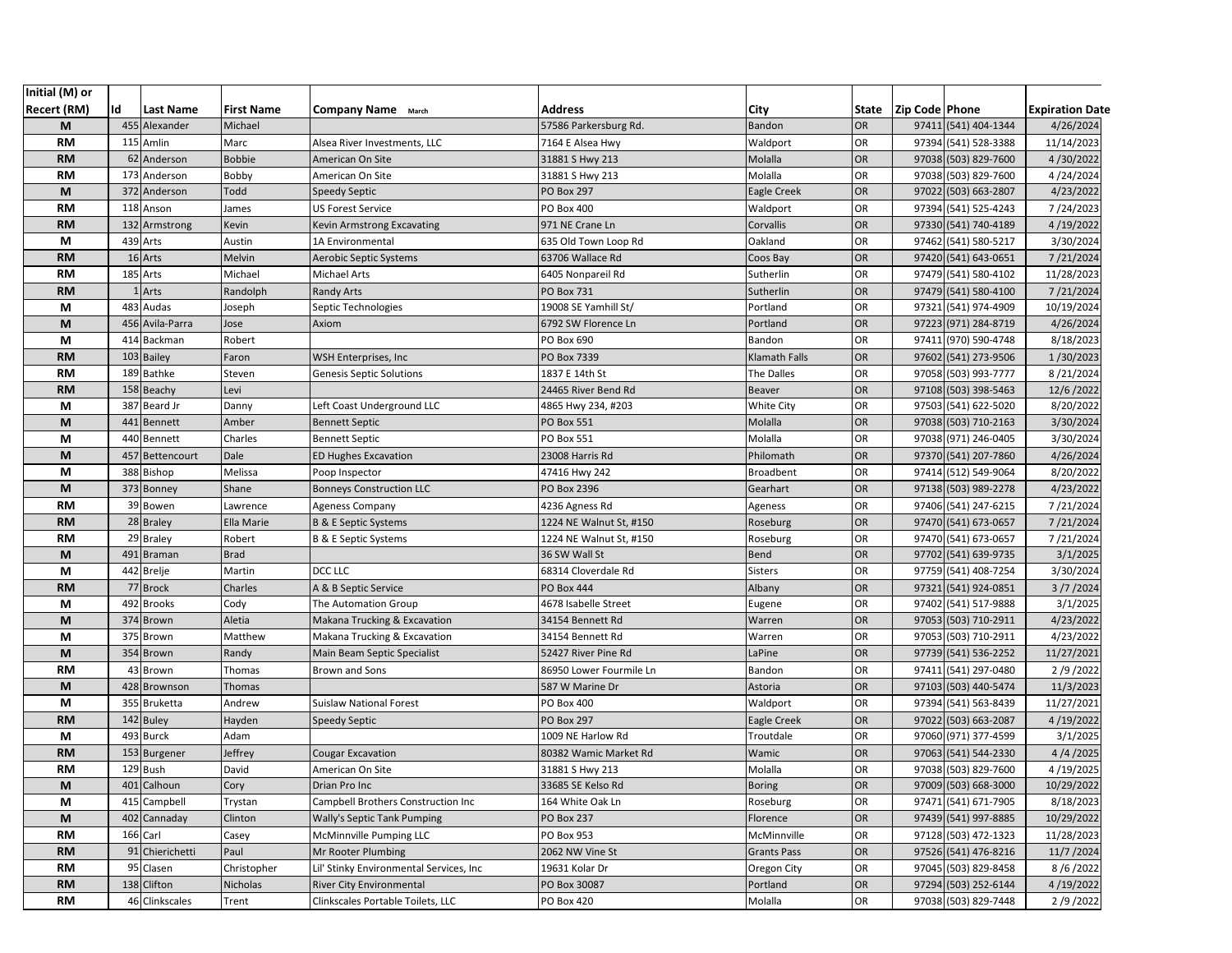| Initial (M) or     |     |                             |                   |                                                    |                                        |                       |           |                |                                              |                         |
|--------------------|-----|-----------------------------|-------------------|----------------------------------------------------|----------------------------------------|-----------------------|-----------|----------------|----------------------------------------------|-------------------------|
| <b>Recert (RM)</b> | Id  | Last Name                   | <b>First Name</b> | <b>Company Name</b> March                          | Address                                | City                  | State     | Zip Code Phone |                                              | <b>Expiration Date</b>  |
| M                  |     | 494 Coats                   | <b>Billie</b>     | <b>The Automation Group</b>                        | 4678 Isabelle Street                   | Eugene                | <b>OR</b> |                | 97402 (541) 517-9888                         | 3/1/2025                |
| M                  | 458 | Cohen                       | David             | Optimum Environmental                              | 3641 Glenbrook Loop Rd                 | Riddle                | OR        |                | 97469 (805) 612-0098                         | 4/26/2024               |
| M                  | 470 | Coronado                    | Jonathan          | Aqua Test Inc.                                     | 28620 Maple Valley Black Diamond Rd SE | <b>Maple Valley</b>   | <b>WA</b> |                | 98038 (503) 930-7319                         | 9/28/2024               |
| М                  | 416 | Couch                       | Kyle              | Steele's Septic Tank Service                       | 64347 Dorthy M Rd                      | Cove                  | OR        |                | 97824 (541) 760-4409                         | 8/18/2023               |
| <b>RM</b>          | 112 | Cowan                       | Zakery            | Hukill's Inc                                       | 3855 Crater Lake Hwy                   | Medford               | <b>OR</b> |                | 97504 (541) 734-9000                         | 4/19/2022               |
| М                  | 443 | Crisman                     | <b>Bruce</b>      | Goodman Sanitation Inc                             | 1009 NE Harlow Pl                      | Troutdale             | OR        | 97060          | (503) 666-2280                               | 3/30/2024               |
| M                  | 356 | Cross                       | Chad              | M Cross Wastewater Mgt                             | 355 W Center St                        | Roseburg              | <b>OR</b> |                | 97471 (541) 430-2245                         | 11/27/2021              |
| <b>RM</b>          |     | 194 Cross                   | Chad              | M Cross Wastewater Mgt                             | 355 W Center St.                       | Roseburg              | OR        |                | 97471 (541) 430-2245                         | 11/27/2024              |
| <b>RM</b>          |     | 89 Cross                    | Michael           | Michael Cross Wastewater Management                | 355 W Center St                        | Roseburg              | <b>OR</b> |                | 97471 (541) 430-2245                         | 11/7 / 2024             |
| М                  |     | 429 Crumley                 | <b>Brian</b>      | Oregon On-Site Septic LLC                          | PO Box 377                             | Bandon                | OR        |                | 97411 (541) 260-4782                         | 11/3/2023               |
| M                  | 495 | Danielski                   | Kyle              |                                                    | 261 Loop Rd                            | <b>Grays River</b>    | <b>WA</b> |                | 98621 (702) 901-1761                         | 3/1/2025                |
| М                  |     | 389 Darling                 | Daniel            | <b>Honest Drain Solutions</b>                      | 23325 S Ward Ct                        | Oregon City           | OR        |                | 97045 (503) 312-1285                         | 8/20/2022               |
| <b>RM</b>          |     | 13 Darras                   | Mikel             | Ace Septic & Excavation, Inc                       | PO Box 9177                            | <b>Brooks</b>         | <b>OR</b> |                | 97305 (503) 393-1033                         | 2/28/2024               |
| <b>RM</b>          |     | 154 Davidson                | Andrew            | Dirty Hands Construction & Septic                  | 64682 Cook Ave, #196                   | Bend                  | OR        |                | 97703 (541) 306-8800                         | 11/28/2023              |
| <b>RM</b>          | 114 | Deese                       | Frank             | <b>J &amp; K Deese Excavaion LLC</b>               | 1545 Pacific Ter                       | Klamath Falls         | <b>OR</b> |                | 97601 (541) 281-5200                         | 3/6/2024                |
| М                  | 444 | Dellinger                   | Jason             | Central Oregon Construction & Management           | 63595 NE Hunnell Rd. Suite 120         | Bend                  | OR        |                | 97703 (541) 633-3898                         | 3/30/2024               |
| <b>RM</b>          |     | 187 Demaris                 | Karen             | Main Beam Septic Specialist                        | 52427 River Pine Rd                    | LaPine                | OR        |                | 97739 (541) 536-2252                         | 11/27/2024              |
| М                  |     | 496 Demaris                 | Trent             | Main Beam Excavation                               | 52427 River Pine Rd                    | La Pine               | OR        |                | 97739 (541) 419-6650                         | 3/1/2025                |
| M                  |     | 358 Dempsey                 | Phillip           | Oregon Travel Experience                           | 1500 Liberty St SE Suite 150           | Salem                 | <b>OR</b> |                | 97302 (503) 871-2594                         | 11/27/2021              |
| RM                 | 93  | Deneault                    | Kenneth           | Speedy Septic Service                              | PO Box 297                             | Eagle Creek           | OR        | 97022          | (503) 663-2807                               | 4/4/2022                |
| M                  |     | 484 Dennis                  | David             | Orenco                                             | 148 Cherry Ave                         | Sutherlin             | OR        |                | 97479 (541) 670-9253                         | 10/19/2024              |
| М                  |     | 390 Dick                    | Michael           | Environmental Management Systems Inc               | 4080 SE International Way, Ste B-112   | Milwaukie             | OR        |                | 97222 (503) 353-9691                         | 8/20/2022               |
| M                  |     | 430 Diegel                  | Kevin             | Oregon Insulation & Remodeling                     | <b>PO Box 207</b>                      | Columbia City         | OR        |                | 97018 (503) 232-7292                         | 11/3/2023               |
| <b>RM</b>          | 159 | Donahue                     | Patrick           | Oregon Water Services, Inc                         | 30086 Federal Ln                       | Eugene                | OR        |                | 97402 (541) 342-1718                         | 8/29/2023               |
| M                  |     | 485 Dowling                 | <b>Bryan</b>      | Speedy Septic                                      | 28375 SE Paradise                      | Eagle Creek           | OR        |                | 97022 (971) 533-3406                         | 10/19/2024              |
| M                  |     | 445 Downing                 | <b>Brian</b>      | <b>Premiere Sanitation Services</b>                | PO Box 1811                            | Gold Beach            | OR        |                | 97444 (541) 373-0384                         | 3/30/2024               |
| M                  |     | 359 Doyle                   | O'Donnell         | OK D Painting                                      | PO Box 6962                            | <b>Brookings</b>      | OR        |                | 97415 (541) 251-2180                         | 11/27/2021              |
| RM                 |     | 107 Drayton                 | Dan               | T & L Septic Tank Service & Chemical               | PO Box 294                             | Lincoln City          | OR        | 97367          | (541) 994-9950                               | 7/24/2024               |
| <b>RM</b>          |     | 120 Drayton                 | Don               | <b>Rural Systems</b>                               | <b>PO Box 280</b>                      | Neotsu                | OR        |                | 97364 (541) 992-3880                         | 7/24/2023               |
| RM                 |     | 6 Dunlap                    | Perry             | Dunlap Septic Excavation                           | PO Box 532                             | Rogue River           | OR        |                | 97537 (541) 660-9543                         | 2/28/2024               |
| <b>RM</b>          |     | 178 Durrell                 | Paul              | A & B Septic Service                               | <b>PO Box 444</b>                      | Albany                | <b>OR</b> |                | 97321 (844) 571-2836                         | 4/24/2024               |
| М                  |     | 497 Elder                   | Danielle          |                                                    | 1830 Old Fort Road                     | Klamath Falls         | OR        |                | 97601 (970) 443-2874                         | 3/1/2025                |
| <b>RM</b>          |     | 170 Eley                    | Richard           | M & E Septic Service Inc                           | PO Box 1182                            | Waldport              | OR        |                | 97394 (541) 563-3867                         | 11/28/2023              |
| <b>RM</b>          |     | 175 Eley                    | Richard           | M & E Septic Service                               | PO Box 1182                            | Waldport              | OR        |                | 97394 (541) 563-3867                         | 11/28/2023              |
| M                  |     | 446 Eppard                  | X'Rion            | Mike Hamer Inc.                                    | 32948 Brewster Rd                      | Lebanon               | <b>OR</b> |                | 97355 (541) 990-2179                         | 3/30/2024               |
| М                  |     | 471 Esquivel                | Wesley            |                                                    | 88337 Circle City Ln                   | Bandon                | OR        | 97411          | (541) 808-8303                               | 9/28/2024               |
| M                  | 472 | Favors                      | John              | <b>Mextxem Construction</b>                        | 1145 Lakeshore Dr.                     | Coos Bay              | <b>OR</b> |                | 97420 (541) 294-3162                         | 9/28/2024               |
| М                  |     | 459 Felkins                 | Richard           |                                                    | 55062 Ruby Loop                        | Bandon                | OR        |                | 97411 (209) 606-1896                         | 4/26/2024               |
| <b>RM</b>          |     | 56 Fidler                   | Terry             | Terry Fidler Excavation, LLC                       | <b>PO Box 888</b>                      | Redmond               | <b>OR</b> |                | 97756 (541) 382-5370                         | 5/30/2023               |
| RM                 |     | 49 Fisher                   | Paul              | Oregon Waste Water Services Inc                    | PO Box 65                              | Oregon City           | OR        |                | 97045 (503) 819-5882                         | 7/21/2024               |
| <b>RM</b>          |     | 144 Fixsen                  | Cary              |                                                    | PO Box 616                             | Stayton               | OR<br>OR  |                | 97383 (503) 508-2466                         | 4/19/2022               |
| М                  |     | 417 Florescu                | Shonda            | A-1 Septic & Power Rooter Service LLC              | 1213 Tyee Rd                           | Umpqua                | OR        |                | 97486 (541) 672-8709                         | 8/18/2023               |
| M<br>М             |     | 460 Folsom                  | Douglas<br>David  | West Side Drain Company<br>McMinnville Pumping LLC | 13820 SW Lambert Ln                    | Gaston                | OR        |                | 97119 (503) 880-5844<br>97128 (503) 560-8506 | 4/26/2024<br>10/19/2024 |
|                    |     | 486 Foster                  |                   |                                                    | PO Box 297                             | McMinnville           |           |                |                                              |                         |
| <b>RM</b>          |     | 84 Fox                      | Sir               | Advanced On-Site Septic Solutions LLC<br>Drain-Pro | PO Box 494                             | Elmira                | OR        |                | 97437 (541) 525-2814<br>98371 (503) 349-8997 | 11/7 / 2024             |
| М<br><b>RM</b>     |     | 473 Freitas                 | Gabriel           |                                                    | 5111 85th Ave E                        | Puyallup              | <b>WA</b> |                |                                              | 9/28/2024               |
| M                  |     | 171 Friedemann<br>487 Frunk | Garren            | <b>Delta Operations</b><br>Speedy Septic           | 4678 Isabelle St.<br>PO Box 953        | Eugene<br>Eagle Creek | OR<br>OR  |                | 97402 (541) 505-9968<br>97022 (971) 533-3406 | 4/24/2024<br>10/19/2024 |
|                    |     |                             | Kyrnan            |                                                    |                                        |                       |           |                |                                              |                         |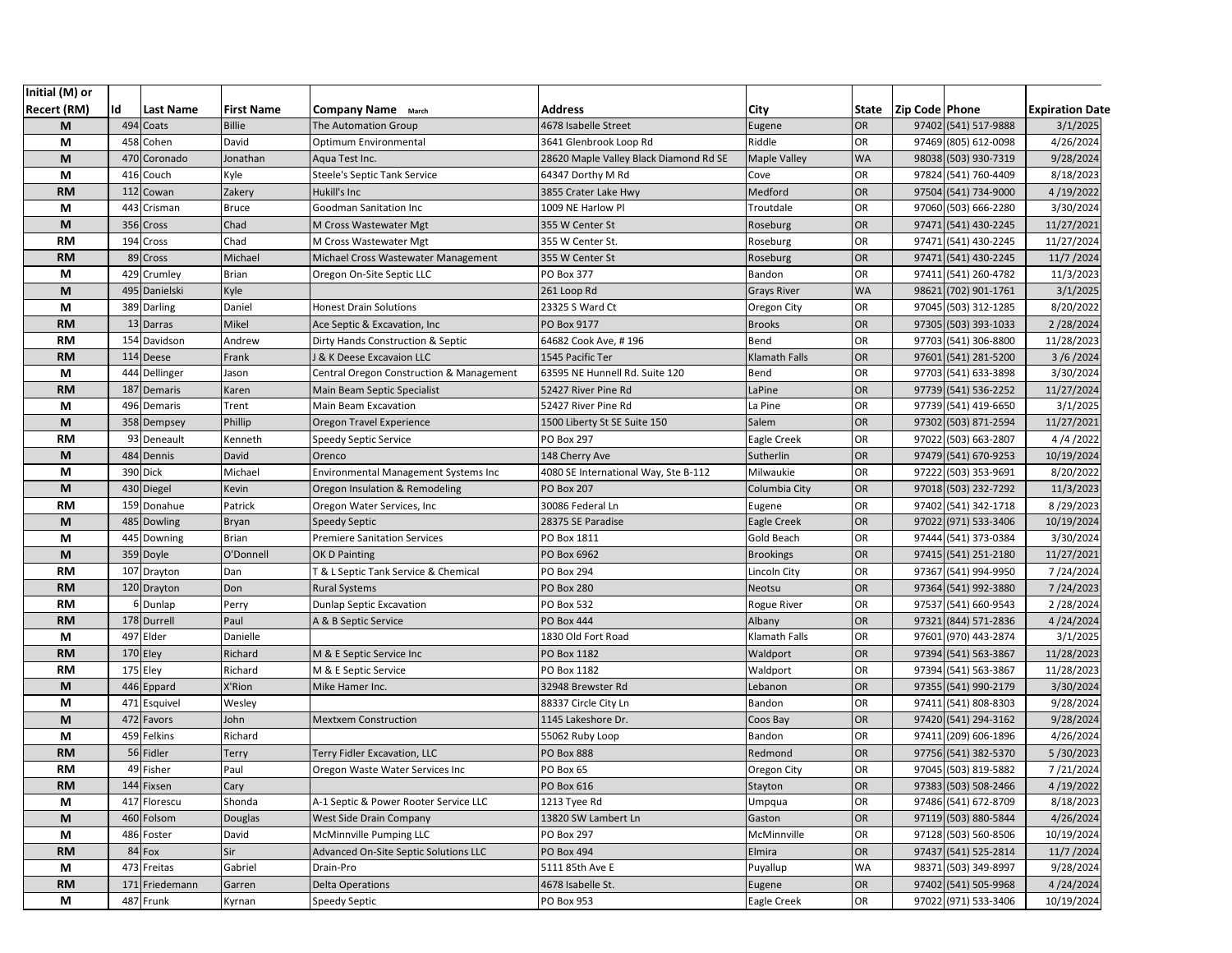| Initial (M) or |     |                   |                   |                                        |                                        |                     |              |                |                      |                        |
|----------------|-----|-------------------|-------------------|----------------------------------------|----------------------------------------|---------------------|--------------|----------------|----------------------|------------------------|
| Recert (RM)    | Id  | <b>Last Name</b>  | <b>First Name</b> | <b>Company Name</b> March              | <b>Address</b>                         | City                | <b>State</b> | Zip Code Phone |                      | <b>Expiration Date</b> |
| <b>RM</b>      |     | 133 Fuller        | Martin            | A-Affordable Septic Service            | <b>PO Box 818</b>                      | Canby               | OR           |                | 97013 (503) 682-1929 | 7/24/2024              |
| <b>RM</b>      | 182 | Gallegos          | Nicholas          | <b>Best Septic Inc</b>                 | PO Box 40606                           | Eugene              | OR           |                | 97404 (541) 484-0844 | 12/3/2024              |
| <b>RM</b>      | 68  | Gallian           | Marc              |                                        | 2158 SE 14th Ally                      | Gresham             | OR           |                | 97080 (503) 679-7325 | 2/24/2024              |
| M              | 474 | Gardes III        | Alfred            | CPA                                    | PO Box 23                              | Columbia City       | OR           |                | 97018 (503) 438-5258 | 9/28/2024              |
| <b>RM</b>      |     | 160 Gardner       | Jody              | City of Sutherlin                      | 126 E Central Ave                      | Sutherlin           | OR           |                | 97479 (541) 459-5768 | 8/29/2023              |
| М              | 403 | Gardner           | Josh              |                                        | 4482 NW O'Neil Hwy                     | Prineville          | OR           |                | 97754 (541) 416-0294 | 10/29/2022             |
| <b>RM</b>      |     | 149 Gardner       | Spencer           | Lake Creek Lodge                       | 13375 SW Forest Service Rd #1419       | Camp Sherman        | OR           |                | 97730 (541) 516-3030 | 11/28/2023             |
| <b>RM</b>      | 161 | Gassner           | Danny             | E. D. Hughes Excavating                | PO Box 1258                            | Philomath           | OR           |                | 97370 (541) 929-3417 | 4/24/2024              |
| M              | 404 | Gauer             | Larry             | Gauer Rocks and Excavation             | 1802 Flournoy Valley Rd                | Roseburg            | OR           |                | 97471 (541) 680-6453 | 10/29/2022             |
| <b>RM</b>      | 169 | Gavotto           | Daniel            | Best Pots, Inc                         | <b>PO Box 444</b>                      | Albany              | OR           |                | 97321 (800) 540-7687 | 8/29/2023              |
| M              | 461 | Geiman            | <b>Bryce</b>      | Trail Christian Fellowship             | 18881 Hwy 62                           | Eaglepoint          | <b>OR</b>    |                | 97524 (541) 531-7427 | 4/26/2024              |
| <b>RM</b>      |     | 72 Geiman         | David             | Trail Christian Fellowship             | 18881 Hwy 62                           | Eagle Point         | OR           |                | 97524 (541) 878-3501 | 12/9 / 2022            |
| M              |     | 498 Geyer         | Josh              |                                        | 680 Taylor Rd                          | Sutherlin           | <b>OR</b>    |                | 97479 (541) 580-4102 | 3/1/2025               |
| <b>RM</b>      | 191 | Ghasedi           | Kambiz            | <b>TK Septic</b>                       | 239 Bettys Ln                          | Sutherlin           | OR           |                | 97479 (541) 915-6766 | 10/29/2025             |
| M              | 447 | Goldsby           | Joshua            | American Onsite                        | 1201 Homestead Place                   | Molalla             | <b>OR</b>    |                | 97038 (503) 779-3842 | 3/30/2024              |
| <b>RM</b>      |     | 148 Gramstad      | Keith             | Aqua Tes Inc                           | 28620 Maple Valley Black Diamond Rd SE | Maple Valley        | <b>WA</b>    |                | 98038 (425) 432-9360 | 4/19/2022              |
| <b>RM</b>      |     | 86 Graves         | Joshua            | A-Affordable Royal Flush               | PO Box 2868                            | <b>White City</b>   | OR           |                | 97503 (541) 772-3389 | 11/7 / 2024            |
| RM             |     | 61 Green          | Greg              | Greensun's Inc                         | 37320 Parsons Creek Rd                 | Springfield         | OR           |                | 97478 (541) 933-1020 | 12/9 / 2025            |
| <b>RM</b>      |     | Greenslate        | Steven            | Environmental Management Systems, Inc  | 4080 SE International Way, Ste B112    | Milwaukie           | OR           |                | 97222 (503) 353-9691 | 2/28/2024              |
| М              |     | 391 Griesel       | Jeffrey           | South Coast Septic                     | PO Box 1620                            | Bandon              | OR           |                | 97411 (541) 347-6529 | 8/20/2022              |
| M              |     | 454 Guillen       | Juan              | <b>Goodman Sanitation Inc</b>          | 19045 SE Yamhill St                    | Portland            | <b>OR</b>    |                | 97233 (503) 449-7040 | 3/30/2024              |
| <b>RM</b>      |     | 168 Haggerty      | Sean              | <b>Best Septic Tank Pumping</b>        | PO Box 40606                           | Eugene              | OR           |                | 97404 (541) 484-0844 | 11/28/2023             |
| <b>RM</b>      | 78  | -amer             | Aaron             | Mike Hamer Incorporated                | 32948 Brewster Rd                      | Lebanon             | OR           |                | 97355 (541) 928-5074 | 3/7/2024               |
| RM             | 100 | <del>hamer-</del> | Lisette           | Mike Hamer Incorporated                | 32948 Brewster Rd                      | Lebanon             | OR           |                | 97355 (541) 990-2179 | 12/18/2022             |
| <b>RM</b>      |     | 150 Hansen        | Joshua            | Oregon Sewer & Drain                   | PO Box 1282                            | Silverton           | OR           |                | 97381 (503) 874-9414 | 5/16/2023              |
| <b>RM</b>      | 193 | Hardman           | Paul              |                                        | 25160 SE Hwy 224                       | <b>Boring</b>       | OR           |                | 97009 (971) 266-7801 | 4/24/2024              |
| <b>RM</b>      |     | 90 Harris Jr      | Leslie            | Mr. Ed's Advanced Septic LLC           | <b>PO Box 759</b>                      | <b>Grants Pass</b>  | OR           |                | 97528 (541) 476-2821 | 8/6/2025               |
| М              | 431 | Harrison          | Matthew           | VeggieScout                            | 15535 SE 287th Ave                     | <b>Boring</b>       | OR           |                | 97009 (971) 349-3007 | 11/3/2023              |
| M              | 462 | <b>Hawkins</b>    | Tanya             |                                        | 3365 Stonebrook                        | Bend                | OR           |                | 97701 (541) 640-6244 | 4/26/2024              |
| М              | 432 | Hawthorne         | Jeff              | <b>Redmond School District</b>         | 145 SE Salmon Dr                       | Redmond             | OR           |                | 97756 (541) 923-5437 | 11/3/2023              |
| <b>RM</b>      |     | 130 Herberholz    | Shawn             | CBC Cat & Backhoe Inc                  | 725 W Evans Creek Rd                   | <b>Rogue River</b>  | OR           |                | 97537 (541) 821-4850 | 7/24/2024              |
| М              | 360 | Heuberger         | Phil              | <b>Environmental Management System</b> | 4080 SE International Way Ste B112     | Milwaukie           | OR           |                | 97222 (503) 353-9691 | 11/27/2021             |
| <b>RM</b>      |     | 147 Hilton        | Justin            | Aqua Test Inc                          | 28620 Maple Valley Black Diamond Rd SE | <b>Maple Valley</b> | <b>WA</b>    |                | 98038 (425) 432-9360 | 4/19/2022              |
| RM             |     | 146 Himmelrick    | Johnathen         | South Coast Septic                     | PO Box 1620                            | Bandon              | OR           |                | 97411 (541) 347-6529 | 12/6/2022              |
| M              |     | 418 Hirschbock    | Randall           | American Sanitation                    | 7246 Airway Dr                         | Klamath Falls       | OR           |                | 97603 (541) 882-0045 | 8/18/2023              |
| <b>RM</b>      |     | 145 Hoisington    | Jared             | <b>Speedy Septic</b>                   | PO Box 297                             | Eagle Creek         | OR           |                | 97022 (503) 455-8506 | 12/6/2022              |
| <b>RM</b>      | 41  | Homutoff          | <b>Nick</b>       | <b>Farmers Toilet Company</b>          | 15127 Evans Valley Rd NE               | Silverton           | OR           |                | 97381 (503) 873-2927 | 9/15/2024              |
| M              | 393 | Hopson            | Rob               | Hopson Services, LLC                   | PO Box 51                              | Mill City           | OR           |                | 97360 (509) 314-0571 | 8/20/2022              |
| <b>RM</b>      | 127 | Howry             | Joseph            | Howry Industries                       | PO Box 374                             | Toldeo              | <b>OR</b>    |                | 97391 (541) 270-8500 | 8/29/2026              |
| М              |     | 463 Humbert       | Melissa           | Derricks Septic                        | 84233 Highway 339                      | Milton-Freewater    | OR           |                | 97862 (509) 301-4991 | 4/26/2024              |
| <b>RM</b>      |     | 190 Humbert       | Tonya             | <b>Bob Humberts &amp; Sons</b>         | 1560 S Main St., Suite A               | Milton-Freewater    | OR           |                | 97862 (541) 938-3488 | 8/21/2024              |
| RM             |     | 99 Hyden          | Stacy             | <b>Hyden Excavating</b>                | 344 Olalla Rd                          | Toledo              | OR           |                | 97391 (541) 336-3152 | 7/24/2024              |
| M              |     | 419 Isaac         | Michael           |                                        | 8132 Mystical Ln SE                    | Salem               | OR           |                | 97317 (503) 779-4867 | 8/18/2023              |
| M              |     | 376 Ivans Jr      | James             | La Pine Septic Service                 | PO Box 2879                            | La Pine             | OR           |                | 97739 (541) 536-2517 | 4/23/2022              |
| M              |     | 377 Jensen        | Chad              | Septic Pros                            | PO Box 99                              | Prineville          | OR           |                | 97754 (541) 447-7600 | 4/23/2022              |
| RM             |     | 202 Johnson       | Codey             | <b>Bruce Johnson Construction LLC</b>  | 14330 SE Orient Dr                     | Boring              | OR           |                | 97009 (503) 953-6996 | 8/21/2024              |
| M              |     | 394 Kalic         | Tanner            | South Coast Septic                     | PO Box 1620                            | Bandon              | OR           |                | 97411 (541) 347-6529 | 8/20/2022              |
| RM             |     | 162 Keil          | Jonathan          | E. D. Hughes Excavating                | PO Box 1258                            | Philomath           | OR           |                | 97370 (541) 929-3417 | 5/16/2023              |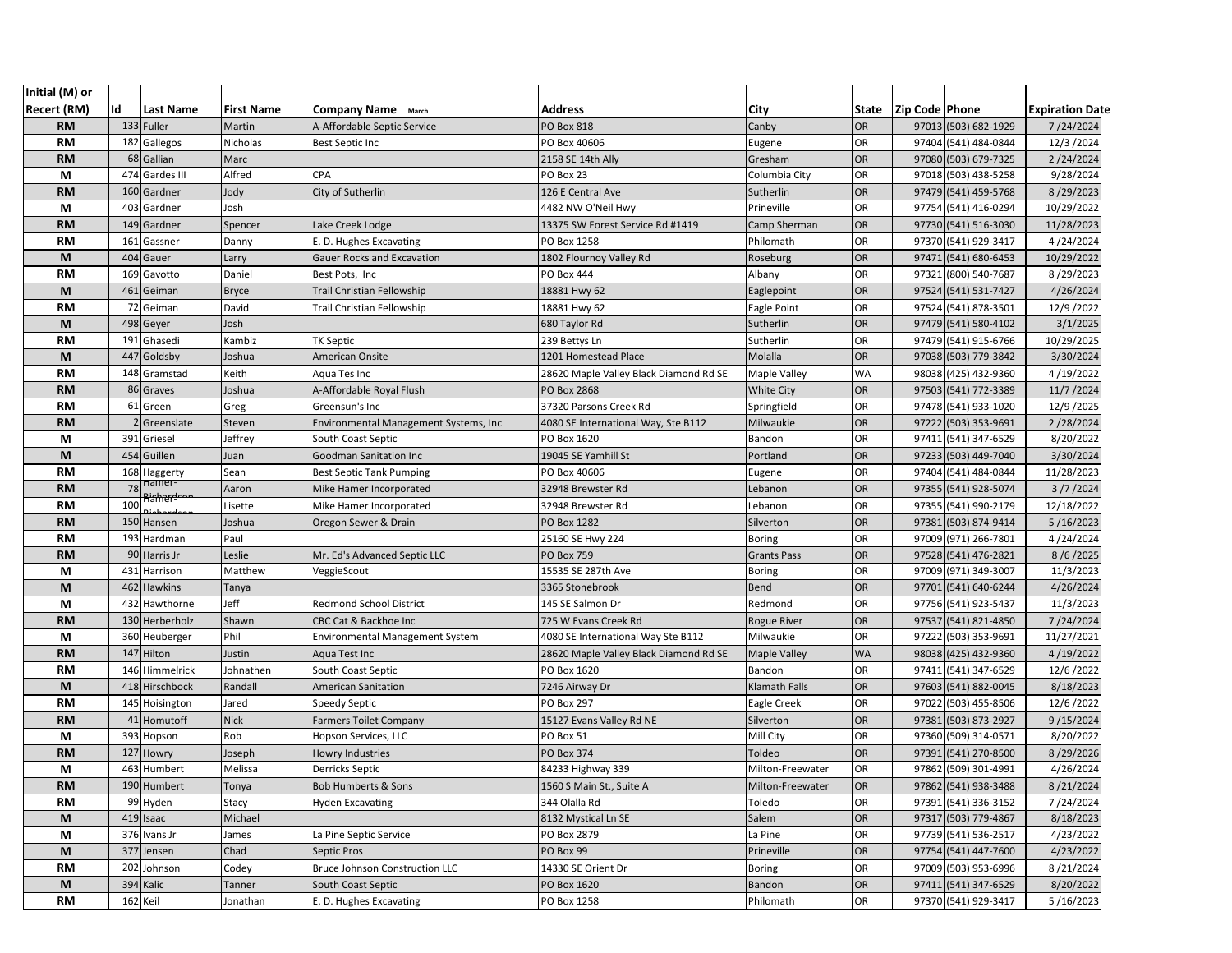| Initial (M) or     |         |                  |                   |                                         |                                     |                    |           |                  |                      |                        |
|--------------------|---------|------------------|-------------------|-----------------------------------------|-------------------------------------|--------------------|-----------|------------------|----------------------|------------------------|
| <b>Recert (RM)</b> | Id      | <b>Last Name</b> | <b>First Name</b> | <b>Company Name</b> March               | Address                             | City               | State     | Zip Code   Phone |                      | <b>Expiration Date</b> |
| M                  |         | 378 Kelly        | Sean              | <b>Speedy Septic</b>                    | <b>PO Box 297</b>                   | Eagle Creek        | OR        |                  | 97022 (503) 663-2807 | 4/23/2022              |
| M                  |         | 433 Kent         | Cory              | C&S Dirt Works, LLC                     | 15760 Sunrise Blvd                  | La Pine            | OR        |                  | 97739 (541) 410-9748 | 11/3/2023              |
| <b>RM</b>          |         | 54 Kenton        | Dustin            | Oregon Waste Water Services Inc.        | PO Box 65                           | Oregon City        | OR        |                  | 97045 (503) 805-3881 | 7/21/2024              |
| М                  |         | 379 Ketch        | Robert            | Pacific Plumbing & Rooter Inc           | 90611 Monya Ln                      | Eugene             | OR        |                  | 97402 (541) 505-9312 | 4/23/2022              |
| M                  |         | 406 Kinney       | Ross              | Hukill's Inc                            | 3855 Crater Lake Hwy                | Medford            | OR        |                  | 97504 (541) 734-9000 | 10/29/2022             |
| <b>RM</b>          |         | 122 Kister       | Jacob             | D & D Sanitation                        | 1630 Williams Hwy, PMB #84          | <b>Grants Pass</b> | OR        |                  | 97527 (541) 474-6210 | 7/24/2024              |
| <b>RM</b>          |         | 27 Klein         | Joel              | Econo-Rooter Services, Inc.             | PO Box 627                          | Coquille           | OR        |                  | 97423 (541) 396-4804 | 9/15/2024              |
| <b>RM</b>          |         | 131 Koehn        | Warren            | Koehn & Sons                            | 39278 Hwy 226                       | Scio               | OR        |                  | 97374 (503) 881-4082 | 4/19/2025              |
| M                  |         | 361 Kougl        | Anthony           | <b>US Forest Service</b>                | 855 High 101 S                      | Reedsport          | OR        |                  | 97467 (541) 271-6072 | 11/27/2021             |
| <b>RM</b>          |         | 128 Kowalski     | Kelly             | <b>Speedy Septic Service</b>            | PO Box 297                          | Eagle Creek        | OR        |                  | 97022 (503) 663-2807 | 7/24/2023              |
| <b>RM</b>          |         | 117 Kreutz       | Justin            | <b>CB's LLC</b>                         | PO Box 3316                         | La Grande          | OR        |                  | 97850 (541) 910-4301 | 3/6/2024               |
| RM                 |         | 3 Lamp           | Brannon           | Aqua Resource Design & Consulting, LLC  | 3439 Sandy Blvd, #165               | Portland           | OR        |                  | 97232 (503) 922-2149 | 2/28/2024              |
| <b>RM</b>          |         | 172 Landry       | Matthew           | American On Site                        | 31881 S Hwy 213                     | Molalla            | OR        |                  | 97038 (503) 829-7600 | 4/24/2024              |
| <b>RM</b>          |         | 134 Lebo         | Jeffrey           | Complete Septic Service                 | 41092 Ziak-Gnat Creek Ln            | Astoria            | OR        |                  | 97103 (503) 458-6870 | 4/19/2022              |
| <b>RM</b>          |         | 200 Legarza      | Daphnee           | <b>Travel Information Council</b>       | 1500 Liberty St. SE, Ste 150        | Salem              | OR        |                  | 97302 (503) 373-0090 | 8/20/2025              |
| <b>RM</b>          |         | 188 Lindsay      | Christopher       | American On Site                        | 31881 S Hwy 213                     | Molalla            | OR        |                  | 97038 (503) 829-7600 | 4/24/2024              |
| M                  |         | 362 Ling         | Marcus            | <b>Environmental Management System</b>  | 4080 SE International Way Ste B112  | Milwaukie          | OR        |                  | 97222 (503) 353-9691 | 11/27/2021             |
| <b>RM</b>          |         | 165 Linn         | James             | Linn Septic Service                     | 800 NE Yucca Ave                    | Redmond            | OR        |                  | 97756 (541) 923-3160 | 11/28/2023             |
| M                  |         | 499 Little       | Robert            |                                         | 3860 S 306th Pl                     | Auburn             | <b>WA</b> |                  | 98001 (425) 281-5823 | 3/1/2025               |
| M                  | 407 Liu |                  | Dawning           | Aplus RV Park                           | 15601 Manchester Dr                 | Lake Oswego        | OR        |                  | 97035 (503) 267-0424 | 10/29/2022             |
| M                  |         | 476 Lutz         | Dale              | GP Toledo, LLC                          | 855 1st Street                      | <b>Otter Rock</b>  | OR        |                  | 97369 (541) 336-2525 | 9/28/2024              |
| М                  |         | 408 Maher        | William           | Ship Shape Home Repair                  | 283 Kellisha Ln                     | Roseburg           | OR        |                  | 97471 (541) 219-2048 | 10/29/2022             |
| M                  |         | 380 Maker        | Nathan            | Summit Sanitation, LLC                  | 63446 Mustang Rd                    | <b>Bend</b>        | OR        |                  | 97701 (503) 793-1113 | 4/23/2022              |
| <b>RM</b>          |         | 196 Mansanti     | Joseph            | <b>Fulcrum Contracting</b>              | 650 W Haggarty St.                  | Roseburge          | OR        | 97471            | (541) 733-7339       | 11/27/2024             |
| <b>RM</b>          |         | 44 Matthews      | Cary              | La Pine Redi Mix, Inc                   | PO Box 632                          | La Pine            | OR        |                  | 97739 (541) 410-4673 | 2/9/2022               |
| <b>RM</b>          |         | 73 Mauck         | Alex              | Goodman Sanitation, Inc.                | 931 NE Harlow Pl                    | Troutdale          | OR        |                  | 97060 (503) 666-2280 | 6/30/2023              |
| <b>RM</b>          |         | 74 Mauck         | Eric              | Cascade Septic Tank Service             | 15150 SE 262nd Ave                  | <b>Boring</b>      | OR        |                  | 97009 (503) 630-6659 | 6/30/2023              |
| <b>RM</b>          |         | 180 May          | Douglas           | Lil' Stinky                             | 19631 Kolar Dr.                     | Oregon City        | OR        |                  | 97045 (503) 351-5027 | 11/28/2023             |
| <b>RM</b>          |         | 123 McDonald     | Paul              | Ed's Septic Tank Cleaning Service LLC   | 808 Glasgow Ave                     | Astoria            | OR        |                  | 97103 (503) 741-6484 | 7/24/2024              |
| <b>RM</b>          |         | 198 McElroy      | Kerry             |                                         | 199 Wilene Ct                       | Roseburg           | OR        |                  | 97471 (541) 733-0105 | 11/27/2024             |
| <b>RM</b>          |         | 101 McEwan       | Michael           | <b>Bob McEwan Construction, Inc.</b>    | PO Box 2845                         | Gearhart           | OR        |                  | 97138 (503) 738-3569 | 1/30/2023              |
| М                  |         | 500 McKinley     | Gus               | <b>Environmental Management Systems</b> | 4080 SE International Way Ste. B112 | Milwaukie          | OR        |                  | 97222 (503) 353-9691 | 3/1/2025               |
| M                  |         | 396 McNally      | Eugene            | South County Environmental              | PO Box 2688                         | La Pine            | OR        |                  | 97739 (503) 519-1517 | 8/20/2022              |
| М                  |         | 420 McNeil       | Eryn              | Timberline Corporation of Oregon        | PO Box 713                          | Riddle             | OR        |                  | 97469 (541) 863-2595 | 8/18/2023              |
| M                  |         | 421 McNeil       | Karyn             | Timberline Corporation of Oregon        | PO Box 713                          | Riddle             | OR        |                  | 97469 (541) 863-2595 | 8/18/2023              |
| <b>RM</b>          |         | 164 McVay        | Colin             | E. D. Hughes Excatating                 | PO Box 1258                         | Philomath          | OR        |                  | 97370 (541) 929-3417 | 5/16/2023              |
| <b>RM</b>          |         | 32 McVay         | Patrick           | Sporthaven, Inc.                        | PO Box 2096                         | <b>Brookings</b>   | OR        |                  | 97415 (541) 469-2896 | 7/21/2024              |
| RM                 |         | 135 Merwin       | Phil              | <b>Best Septic Tank Pumping</b>         | PO Box 40606                        | Eugene             | OR        |                  | 97402 (541) 484-0844 | 4/19/2022              |
| <b>RM</b>          |         | 174 Miller       | Magnum            | A & B Septic Service                    | <b>PO Box 444</b>                   | Albany             | OR        |                  | 97321 (844) 571-2836 | 4/24/2024              |
| <b>RM</b>          |         | 152 Miller       | Robert            | <b>River City Environmental</b>         | PO Box 30087                        | Portland           | OR        |                  | 97294 (503) 252-6144 | 11/28/2023             |
| <b>RM</b>          |         | 195 Miyazaki     | Sherri            | Box R Water Analysis Laboratory         | 567 NW 2nd St                       | Prinveville        | OR        |                  | 97754 (541) 447-4911 | 4/23/2025              |
| М                  |         | 464 Moevao       | Leviticus         | A & B Septic                            | PO Box 444                          | Albany             | OR        |                  | 97321 (541) 974-7069 | 4/26/2024              |
| <b>RM</b>          |         | 181 Montgomery   | <b>Branden</b>    | Orenco                                  | 814 Airway Dr.                      | Sutherlin          | OR        |                  | 97479 (541) 549-4449 | 4/23/2025              |
| RM                 |         | 156 Moore        | Ashley            | <b>Ashley Moore</b>                     | PO Box 298                          | <b>Sixes</b>       | OR        |                  | 97476 (541) 285-3070 | 5/16/2023              |
| <b>RM</b>          |         | 76 Moore         | Rodney            | M. E. Moore Const., Inc.                | <b>PO Box 838</b>                   | St Helens          | OR        |                  | 97051 (503) 397-2737 | 11/7 / 2024            |
| М                  |         | 365 Morris       | Kory              | Oregon Travel Experience                | 1500 Liberty St SE Ste 150          | Salem              | OR        |                  | 97302 (503) 877-0029 | 11/27/2021             |
| M                  |         | 501 Morris       | Paul              | <b>Active Flow</b>                      | 63569 Shinglehouse Rd               | Coos Bay           | OR        |                  | 97420 (541) 404-3598 | 3/1/2025               |
| RM                 |         | 119 Navarro      | Christopher       | Doo Doo Bus Septic Service              | 4190 Williams Hwy                   | <b>Grants Pass</b> | OR        |                  | 97527 (541) 846-3071 | 7/24/2023              |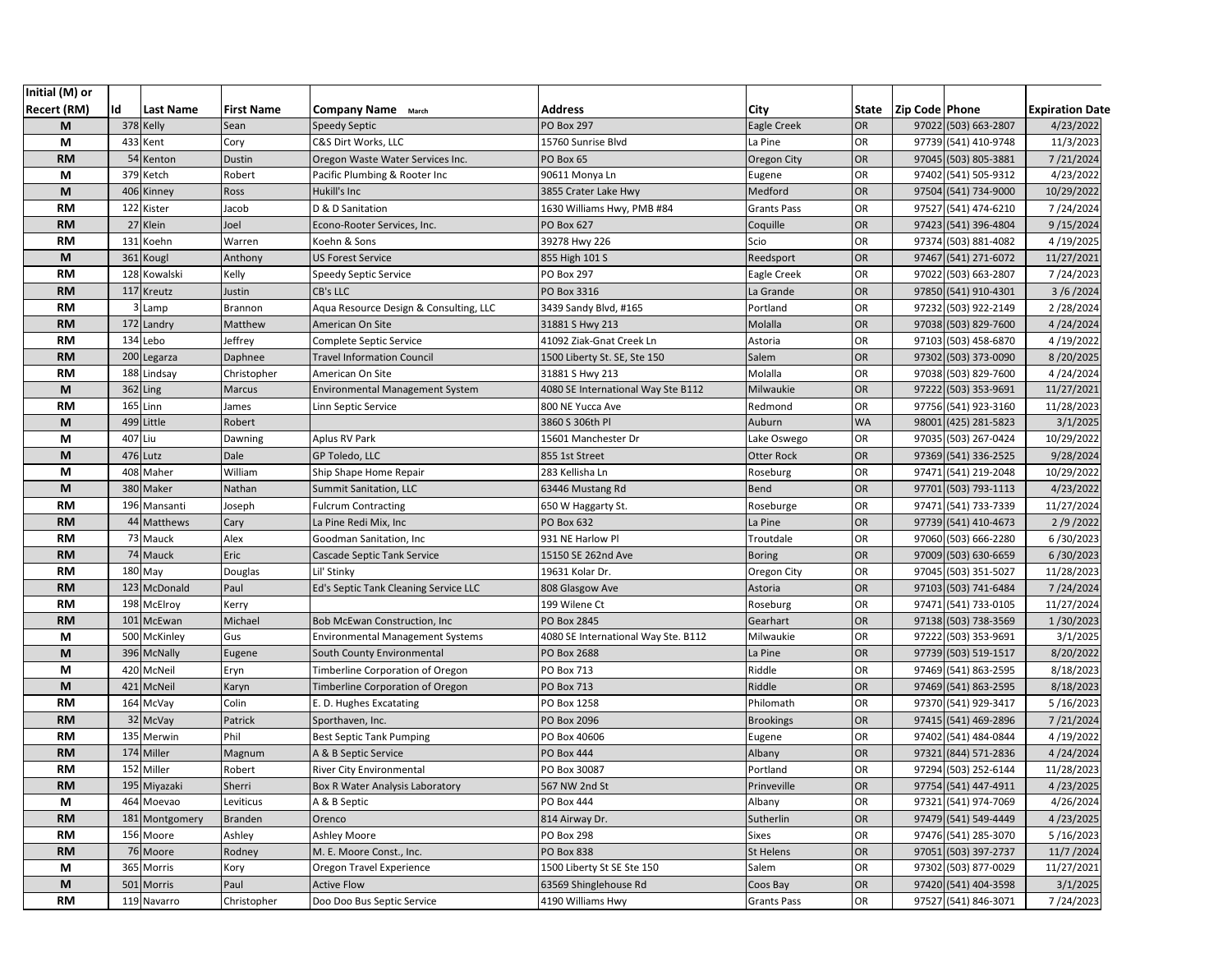| Initial (M) or     |     |                               |                   |                                               |                                          |                       |                 |                |                                              |                        |
|--------------------|-----|-------------------------------|-------------------|-----------------------------------------------|------------------------------------------|-----------------------|-----------------|----------------|----------------------------------------------|------------------------|
| <b>Recert (RM)</b> | Id  | Last Name                     | <b>First Name</b> | <b>Company Name</b> March                     | <b>Address</b>                           | City                  | State           | Zip Code Phone |                                              | <b>Expiration Date</b> |
| M                  |     | 409 Nissly                    | Christopher       |                                               | 31371 S Needy Rd                         | Canby                 | OR              |                | 97013 (503) 793-2192                         | 10/29/2022             |
| <b>RM</b>          |     | 98 Nunley                     | Justin            | City of Sutherlin                             | 126 E Central Ave                        | Sutherlin             | OR              |                | 97479 (541) 459-5768                         | 4/4/2022               |
| M                  |     | 448 Odell                     | Larry             |                                               | PO Box 532                               | Bandon                | OR              |                | 97411 (541) 554-5143                         | 3/30/2024              |
| <b>RM</b>          |     | 63 Olander                    | Larry             | Property Development Services LLC             | PO Box 571                               | Eagle Creek           | OR              |                | 97022 (503) 630-2362                         | 4/30/2022              |
| <b>RM</b>          |     | 184 O'Ryan                    | Reed              | O'Ryan Construction                           | 1750 Circle Bar Dr.                      | LaPine                | OR              |                | 97739 (541) 420-2434                         | 11/28/2023             |
| RM                 |     | 183 Owcarz                    | Michael           | Best Septic Inc                               | PO Box 40606                             | Eugene                | OR              |                | 97404 (541) 484-0844                         | 9/16/2025              |
| M                  |     | 477 Owens                     | William           | Owens Septic Service                          | 349 59th Ave                             | Salem                 | OR              |                | 97317 (503) 509-8639                         | 9/28/2024              |
| <b>RM</b>          |     | 155 Page                      | Joseph            | Joe Page Construction                         | PO Box 832                               | La Pine               | OR              |                | 97739 (541) 815-4567                         | 5/16/2023              |
| M                  |     | 422 Paulsen                   | David             | <b>Granite Ridge Property Maintenance LLC</b> | PO Box 1431                              | <b>Rogue River</b>    | OR              |                | 97537 (541) 973-5082                         | 8/18/2023              |
| М                  |     | 502 Phelps                    | Jeffrey           |                                               | PO Box 206                               | Eagle Creek           | OR              |                | 97022 (971) 377-4599                         | 3/1/2025               |
| M                  | 383 | <b>Phillips</b>               | Michael           | <b>Bishop Sanitation, Inc</b>                 | PO Box 11                                | Goldendale            | WA              |                | 98620 (509) 773-4707                         | 4/23/2022              |
| М                  |     | 366 Pitts                     | Kyle              | A & B Septic                                  | PO Box 444                               | Albany                | OR              |                | 97321 (844) 571-2836                         | 11/27/2021             |
| M                  |     | 367 Potter                    | Patrick           |                                               | PO Box 1975                              | <b>Myrtle Creek</b>   | OR              |                | 97457 (541) 643-3057                         | 11/27/2021             |
| M                  |     | 503 Powers                    | Edwin             | City of Sutherlin                             | 126 E Central                            | Sutherlin             | OR              |                | 97479 (541) 459-5768                         | 3/1/2025               |
| <b>RM</b>          |     | 58 Prunty                     | <b>Brandi</b>     | Oregon Water Services Inc                     | 30086 Federal Ln                         | Eugene                | OR              |                | 97404 (541) 510-7382                         | 5/30/2023              |
| М                  |     | 423 Rankin                    | Jeff              | Modoc Services, Inc                           | 11030 Hwy 39                             | Klamath Falls         | OR              |                | 97603 (541) 816-0059                         | 8/18/2023              |
| <b>RM</b>          |     | 140 Rempelos                  | John              | Roto-Rooter Coos Bay                          | 93788 Carlisle Ln                        | Coos Bay              | OR              |                | 97420 (541) 269-5050                         | 4/19/2022              |
| <b>RM</b>          |     | 8 Rhodaback                   | Chris             | A & B Septic Service                          | PO Box 444                               | Albany                | OR              |                | 97321 (541) 924-0851                         | 2/28/2024              |
| M                  |     | 410 Richardson                | Charles           | <b>TK Septic</b>                              | 239 Bettys Ln                            | Sutherlin             | OR              |                | 97479 (541) 915-6766                         | 10/29/2022             |
| RM                 |     | 151 Riddle                    | Cody              | Sweet Water Sanitation, LLC                   | 1736 Ave F                               | <b>White City</b>     | OR              |                | 97503 (541) 821-1426                         | 5/16/2023              |
| M                  |     | 368 Riley                     | Ethan             | A & B Septic Service                          | PO Box 444                               | Albany                | OR              |                | 97321 (844) 571-2836                         | 11/27/2021             |
| М                  |     | 504 Ringen                    | Jadon             |                                               | 8148 Airway Ave.                         | Sutherlin             | OR              |                | 97479 (541) 670-9253                         | 3/1/2025               |
| <b>RM</b>          |     | 92 Rising                     | David             | <b>Rising Soil</b>                            | 600 Cross Creek Dr                       | Roseburg              | OR              |                | 97471 (541) 440-9432                         | 4/4/2022               |
| <b>RM</b>          |     | 176 Roberts                   | Jacob             | Speedy Septic Service                         | <b>PO Box 297</b>                        | Eagle Creek           | OR              |                | 97022 (503) 663-2807                         | 5/16/2023              |
| <b>RM</b>          |     | 80 Robertson                  | Peter             | Northwest Septic Service LLC                  | PO Box 215                               | Otis                  | OR              |                | 97368 (541) 994-6977                         | 3/7/2024               |
| M                  | 449 | Robins                        | Brandon           | Bishop Sanitation, Inc.                       | 221 West Main                            | Goldendale            | <b>WA</b>       |                | 98620 (509) 261-0714                         | 3/30/2024              |
| M                  |     | 505 Rogers                    | Anthony           | City of Sutherlin                             | 126 E Central                            | Sutherlin             | OR              |                | 97479 (541) 459-5763                         | 3/1/2025               |
| <b>RM</b>          | 167 | Rogers                        | <b>Brian</b>      | OWM, LLC                                      | 220 NE Ivan St                           | Roseburg              | OR              |                | 97470 (541) 670-8262                         | 11/28/2023             |
| <b>RM</b>          |     | 9 Rose                        | Steve             | A & B Septic Service                          | PO Box 444                               | Albany                | OR              |                | 97321 (541) 924-0851                         | 2/28/2024              |
| М                  |     | 369 Ross                      | Ryan              | A & B Septic Service                          | PO Box 444                               | Albany                | OR              |                | 97321 (844) 571-2836                         | 11/27/2021             |
| M                  |     | 370 Royer                     | Rayne             | A-1 Septic & Power Rooter                     | 1213 Tyee Rd                             | Umpqua                | OR              |                | 97486 (541) 672-8709                         | 11/27/2021             |
| M                  |     | 475 Runge                     | Jackson           | Drain-Pro                                     | 5111 85th Ave E                          | Puyallup              | WA              | 98371          | (503) 349-8997                               | 9/28/2024              |
| M                  |     | 384 Ryon-Kemp                 | Deborah           | <b>Bishop Sanitation, Inc</b>                 | PO Box 11                                | Goldendale            | <b>WA</b>       |                | 98620 (509) 773-4707                         | 4/23/2022              |
| <b>RM</b>          |     | 179 Sacirovic                 | Jasmin            | River City Environmental                      | PO Box 30087                             | Portland              | OR              |                | 97294 (503) 252-6144                         | 12/6/2022              |
| M                  | 490 | Safstrom                      | Louis             | <b>B &amp; R Safstrom LLC</b>                 | 21163 S Fischers Mill Rd.                | Oregon City           | OR              |                | 97045 (503) 753-7037                         | 10/19/2024             |
| М                  |     | 397 Sams                      | Richard           | Antelope Flat Construction                    | PO Box 625                               | Payette               | ID              | 83661          | (541) 419-1331                               | 8/20/2022              |
| M                  | 450 | Sartuche Jr.                  | Michael           | A & B Septic Service                          | 1565 NW Patrick Ct.                      | Albany                | OR              |                | 97321 (541) 974-7069                         | 3/30/2024              |
| <b>RM</b>          |     | 111 Schmeltzer                | Jerold            | The Drain Doctors Rooter & Septic Service     | 25523 S Elwood Rd                        | Colton                | OR              |                | 97017 (503) 630-7802                         | 3/6/2024               |
| <b>RM</b>          | 163 | Schmidt                       | Ronald            | E. D. Hughes Excavating                       | <b>PO Box 1258</b><br>15883 Yellowood ct | Philomath             | <b>OR</b><br>OR |                | 97370 (541) 929-3417                         | 5/16/2023              |
| М                  |     | 465 Schreiber                 | Adam              |                                               |                                          | LaPine                |                 |                | 97739 (541) 760-4643                         | 4/26/2024<br>8/18/2023 |
| M                  |     | 424 Schroeder                 | David             | David Schroeder Const                         | 4795 Riverside Lp                        | McMinnville           | OR              |                | 97128 (503) 804-6898                         |                        |
| <b>RM</b>          |     | 81 Scott                      | Earl              | Earl Scott Septic                             | PO Box 1574                              | Clatskanie            | OR              |                | 97016 (360) 431-1154<br>97303 (971) 600-5469 | 3/7/2024               |
| M                  |     | 466 Shafer<br>425 Shelton     | Daniel            |                                               | 8044 Wheatland Rd. N                     | Keizer                | OR<br>OR        |                | 97063 (541) 544-3601                         | 4/26/2024<br>8/18/2023 |
| M                  |     | 398 Shields                   | Gerald            |                                               | 364 Wildcat Crossing<br>PO Box 297       | Tygh Valley           | OR              |                | 97022 (503) 663-2807                         | 8/20/2022              |
| M<br>M             |     |                               | Devon<br>Michael  | Speedy Septic                                 |                                          | Eagle Creek           | OR              |                | 97051 (503) 501-1106                         |                        |
| M                  |     | 478 Shockley<br>434 Shoemaker | Billy             | C&S Dirt Works, LLC                           | 35198 Alder St<br>15760 Sunrise Blvd     | St. Helens<br>La Pine | OR              |                | 97739 (541) 410-9748                         | 9/28/2024<br>11/3/2023 |
| M                  |     | 411 Shores                    | Richard           | US Forest Service                             | 855 Hwy 101                              | Reedsport             | OR              |                | 97467 (541) 271-6072                         | 10/29/2022             |
|                    |     |                               |                   |                                               |                                          |                       |                 |                |                                              |                        |